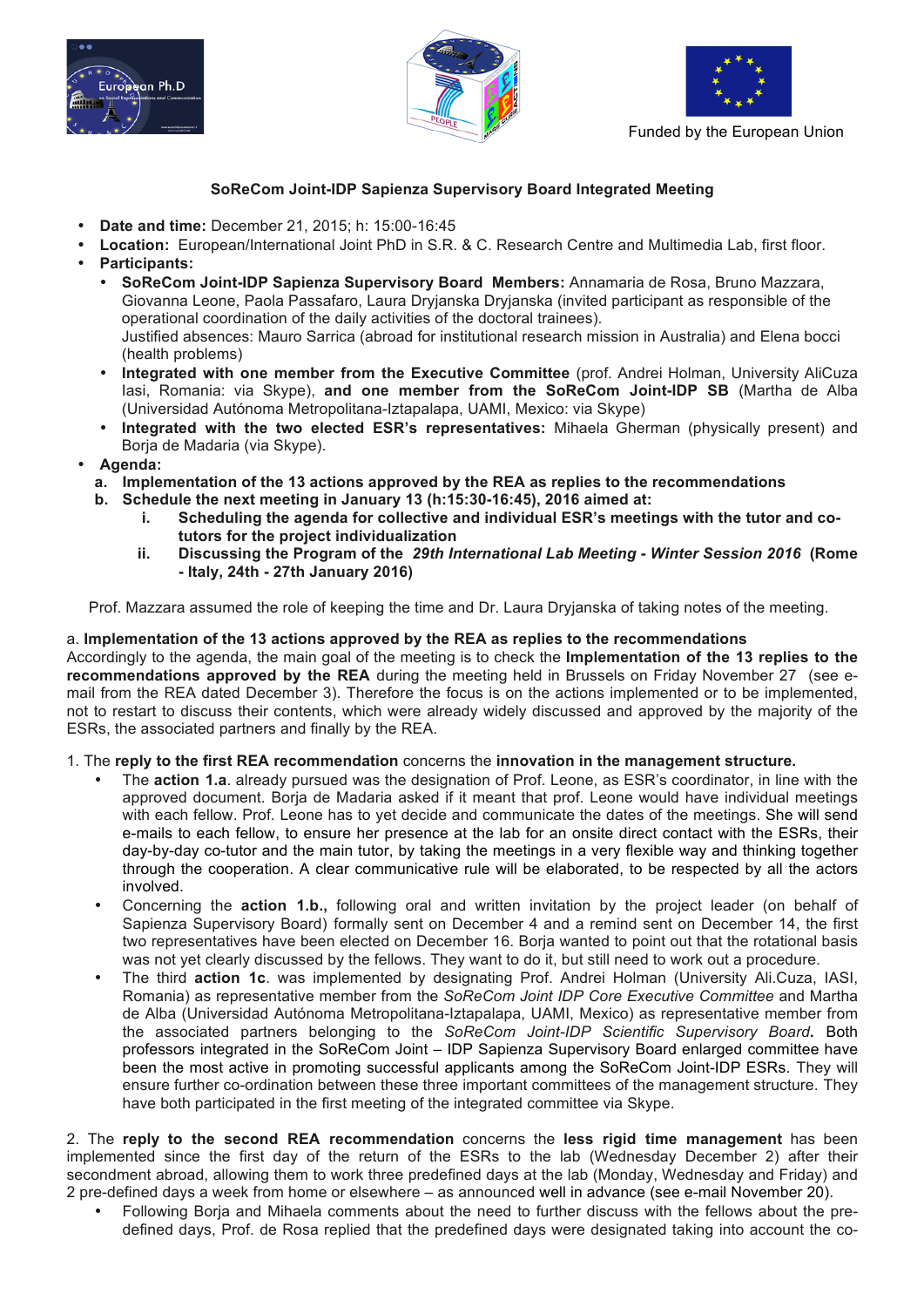





ordination need with the human resource devoted day by day 8 hours/day 5 day/week aimed at providing direct and punctual feedbacks to the ESRs. To have alternate days to check not only the quantity, but the quality of the material produced by the ESRs has been evaluated as more adequate, because the quality control of the meta-theoretical analyses is a very time demanding task requiring personal feedback to be more easily provided face-to-face individually or in small groups. Prof. Passafaro explained that this quality control of meta-theoretical analyses is the fundamental pre-requisite of further research steps aimed at empirical analyses. Dr. Laura Dryjanska confirmed that recently she was not able due to time shortage to check the quality of meta-theoretical analyses, but just to record their quantity and to a time-consuming activity of sending written reminds to the fellows who did not accomplish their tasks by the planned deadlines. She also emphasized the need for updating the basic Excel file. Prof. Leone asked Mihaela to mention to the fellows the importance of timely updating the basic file of the bibliographic repertories.

- Both fellows agree with the need for more supervision and feedbacks and all professors agreed that this will improve even more at group and individual levels, stressing the importance to devote their time resource to the research progress rather than to group dynamics management, mostly based on misunderstanding of the rules, roles, functions and responsibilities, often originating misconducts (like non authorised absence from the lab, lack of respect of deadlines and simple tasks, like updating the basic files of the bibliographic and meta-theoretical analyses repertories.
- Prof. de Rosa stressed that few fellows have misunderstood the flexible work time from home or elsewhere, because in the current stage of the research program the ESRs should continue to be dedicated to the meta-theoretical analyses also when they are working from home. The monitoring table of the research progress clearly shows the decreased or absolute lack of productivity from the time of having introduced the flexible time work. Indeed the ESRs need to respect the full time nature of their job contract and the need to monitor their research activity progress by using the implemented tools, in order to ensure equal and fair distribution among all the ESRs and to respect the project and individual timeline, preventing the collapse of the team work and of therefore of the overall project and the risk of individual failures in reaching ESR's project milestones (including the thesis defence by 3 years). Therefore - independently from the adoption of a flexible working schedule (three days in the laboratory and two days from remote location every week), "*the researcher must devote him/herself full-time to his/her initial training*" (Grant Agreement Annex III, Art. 3, comma 3.a). Any authorized absence should be compensated with work done in another flexible time by the ESR to fulfil the individual and shared research goals.
- Borja stated that in his opinion it was clear to everyone. Mihaela specified that meta-theoretical analyses are crucial for the PhD thesis and the actual writing of the theses will take place in a subsequent phase during the third year.
- Prof. Leone stressed the risks of anxiety that should be controlled applying the timeline and reaching the milestones, as defined in the EC contract. When Borja stated that he personally needs some days just to think about the goal, Prof. Mazzara added that it is necessary to find a way to hurry up to reach the goal of concluding the total number of 10.000 meta-theoretical analyses by the end of November 2016, while respecting the deadlines in order to have time to actually make the empirical analyses and write the theses in the third year since December 2016.
- Prof. de Rosa discussed the different phases of research, clarifying that historical framing (and therefore the need to accordingly prioritise the list of publications to be meta-theoretically analysed from the oldest to the most recent, from the most relevant authors to the followers, from the paradigmatic school leaders to those who just use the theory as research framework, etc.) is helpful to interpret the data, based on quantitative and qualitative tools, like the interviews with the protagonists of the theory and the researchers working in the scientific field.

3. The **reply to the third REA recommendation** was discussed starting from a request of Prof. de Rosa to Mihaela about her idea of "individualization".

• Mihaela replied that she is trying to draw hypotheses concerning her focus, referring to Kuhn's theory and sociology of science, enriching her background knowledge. Prof. de Rosa appreciated that Mihaela correctly understood the "individualisation" of the her work not in contrast, but in synergy with the overall research program, reminding that - as all members belonging to Sapienza Supervisory board (as monocontractor beneficiary) and colleagues belonging to the Executive Committee and the wider Supervisory board have confirmed replying to the REA, to change methodology or approach means to change the project itself. Therefore - in agreement with the approved reply to the third REA recommendation the individualisation of the project will not imply to change the research focus or its methodology, that - after one year of dedicated training - would be a disaster for the time to degree of the ESR and for the fair task distribution among the whole research team of the 13 ESRs.

According to Mihaela other fellows also feel the need to have individual meetings, which would clarify the connection between the data analyses and their PhD theses. Prof. Mazzara agreed that the professors are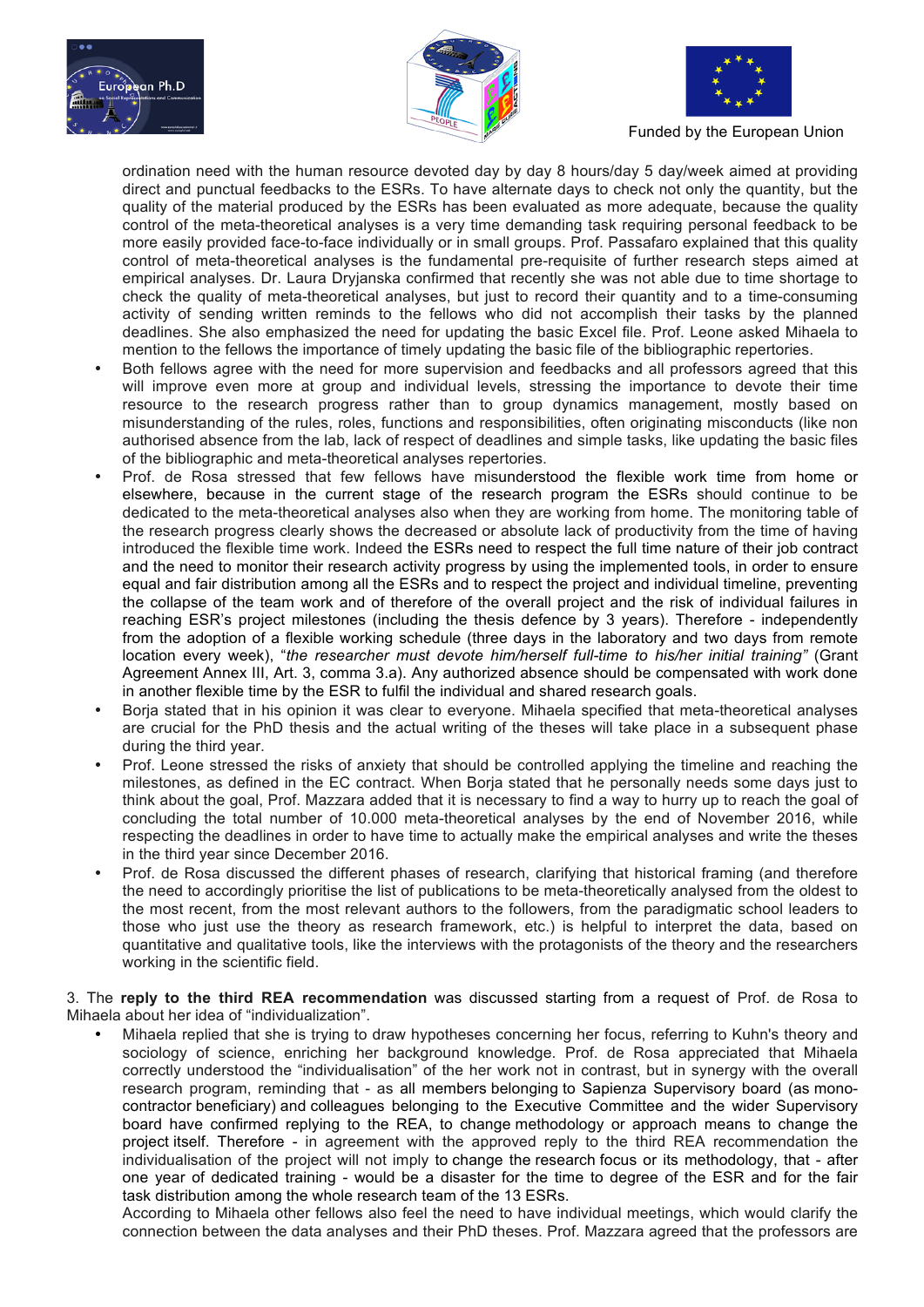





also anxious to discuss scientific and theoretical issues with the fellows and to do not deviate energies and efforts from the research goals and scientific contents, which have been clearly defined both in the approved EC contract and in the ESRs call for fellowship.

- A calendar of monthly individual meetings with each ESR, the project leader, the day by day co-tutor, the second supervisor and when needed the ESR's co-ordinator will be established in the next meeting of the integrated Sapienza Supervisory Board immediately after the Christmas holidays on January 13, 2016. These meetings will be aimed at identifying the best "individualisation" strategy to enlarge the theoretical framework and the literature cited, the training and networking opportunities offered to the fellows, in accordance with their individual needs, their own interests and disciplinary backgrounds in a realistic way compatible with the approved project timeline, deliverables and milestone. In agreement with the approved reply "The individualisation strategy will also include different paths of data-analysis (e.g. multidimensional analysis, textual analysis of the abstracts and of the video-interviews, etc.) by crossing different data and meta-data to be defined in relation to each ERS' specific individual focus. As already foreseen multiple strategies of data-analysis will allow both to develop comparative analyses of integrated and individualised data sets that will fit within the scope of the overall and individual research focus."
- Prof. de Rosa also added that submitting conference abstracts jointly with some of the fellows has been a good occasion to reflect upon the data in their respective research domain. This action was and will be still pursued as an intermediate step to formulate research questions and shape interpretative paths of data analysis and results, preliminary to the PhD thesis writing or article preparation.

4. The **reply to the fourth REA recommendation** concerning the possibility to update and improve the personal career development plans, has been implemented starting from

• the request sent on September 4 2015 individually to all ESRs, abroad for their secondment, and their cotutor/s at the host institutions, inviting them to express their needs as far it concerns: "how to improve at the best your secondment and your career development plan with the support of the co-tutor, coherently with the research and individual need in a compatible and realistic way to respect individual and project timeline for deliverables and milestones (as in the Annex I to the EC contract)."

The fellows and the associated partners were invited to revise the ESR's career plans previously elaborated, by updating them integrating the complementary training, research and/or networking opportunities offered to the ESRs during their secondment abroad.

- A double check of the career development plan and the report about the ESR's secondment will allow to identify any additional information to be inserted in order to revise and update the PCDP.
- In addition the career development plans will be integrated (when needed) in order to ensure that for 2016 each ESR will attend two International Conferences, including:
	- $\circ$  the 2016 International Conference on Social Representations (ICSR) in Marseille (14<sup>th</sup>-17<sup>th</sup> September 2016) - already planned at the time of the Annex I;
	- o the recently announced EASP *Small Group Meeting in Honour of Serge Moscovici* (Paris, 17<sup>th</sup>-18<sup>th</sup> November 2016), by encouraging the ESRs to prepare joint submission, showing empirically the degree of articulation in the scientific production of the social representation theory with other theories elaborated by Serge Moscovici himself and by social psychology at large in various thematic areas and in different geo-cultural contexts;
	- $\circ$  an international conference in domains relevant for the individual research focus.
- Each ESR will be encouraged to submit before the end of the contract (September 2017) at least one article for a peer review journal.

5. The **reply to the fifth REA recommendation** concerning the secondments was implemented pursuing – before and during the ESRs' abroad mobility period "September 1 – November 30) – the several actions already described in the document approved by the REA (see the document sent to and approved by the REA on 27/11/2015). The pre-assumption is that the secondments mobility plans and the scientific training events – included in the three years time perspective of the ESRs' personal career plans - have been planned for the period September 1 – November 30 and concerted with the partners at network level since the negotiation of the Annex I, depending on specific scientific reasons and distribution tasks among the partners according to their expertise in relation to the paradigmatic, methodological, geo-cultural and thematic criteria that have guided the articulation of the unified project in 13 research foci.

Before their departure, the ESRs have been assisted from the administrative and prepared from the scientific point of view in specific meetings and by formal e-mail, also aimed to jointly plan the research progress to be achieved during the 3-months period.

All the representatives of the host institution for the ESR's secondment were informed since the approval of the project of the confirmed dates of the secondment. Moreover, before the ESRs arrival, several reminders were sent to all the associated partners via e-mail and in a preparatory on-line meeting since March 2015. In particular: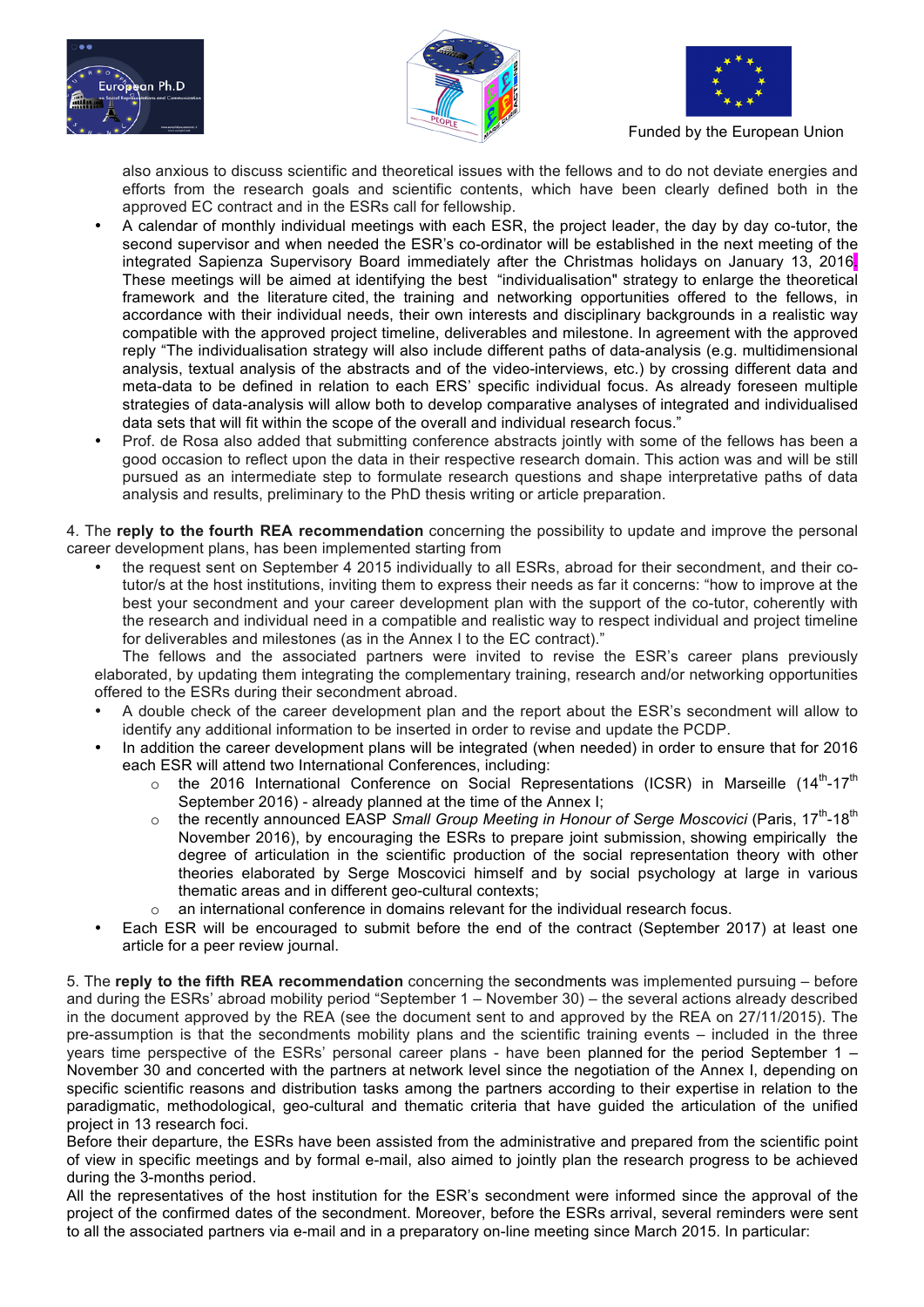





- On the 18 March 2015 we informed the partners of the forthcoming project activities, among which the foreseen 3-month secondment period
- On the 22 March 2015 when we restated the content of the email dated 18 March 2015
- On the 23 March 2015 during the SoReCom Joint-IDP Supervisory Board Meeting
- On the 21 May 2015 the partner was formally asked to communicate to the ESR the contacts of the person and/or office that can provide logistical information and support about practical and administrative issues
- On the 11 June 2015 the project coordinator sent the ESR's personal career plan to the partner and stated again the tasks that the ESRs had to fulfil during the 3-month secondment period, as established in Annex I of the Grant Agreement
- During the general meetings held in Rome at the Lab on 16 and 17 July 2015
- On 4 September 2015 the coordinator wrote to have some feedbacks from both the partner and the ESR about the first day of the secondment
- The project coordinator has also contacted several times the associated partners by e-mail and by phone calls to get feedbacks about the ESR secondment. All the associated partners (except for the Swiss Universities) have replied constructively to provide their feedbacks

The official websites of the Universities and the non academic Institution have been also consulted to check that officially all the institutions were open, with the administrative offices, departments infrastructures and library accessible, and the fact that in some cases the courses only started on the middle of September were not at all a problem because the ESRs were not supposed to follow regular courses, but to develop mainly their research tasks in agreement to the Annex I.

Once the abroad mobility period has been completed, the secondment experience and the research progress acquired by each ESR during his/her 3-months period have been also shared with all the ESRs and assessed by Sapienza Supervisory Board by:

- organising two specific meetings on December 2 and 9 of "*Welcome back to the lab"* aimed at sharing the secondment experience with the other fellows and the members of Sapienza Supervisory Board.
- requesting individual written reports to each ESR about their 3-months secondment experience, including information about:
	- $\circ$  experiential dimension about his/her cultural relocation, also mentioning the logistic aspects at host institutions (like access to physical and digital bibliographic resources, to research infrastructure and computing facilities, working space, etc)
	- $\circ$  his/her progress on the unified research program and his/her individual focus (specifying the metatheoretical analyses conducted during this period, new retrieved PDFs, his/her participation in the online Skype monitoring meetings, etc.)
	- $\circ$  the video-interviews he/she has conducted, including the names of all interviewees and the language in which the interview was conducted and date,
	- $\circ$  the scientific events in which he/she participated during this period (such as seminars, training schools, conference, etc.),
	- o the complementary training and/or research activities
	- o the networking opportunities
	- $\circ$  the presentations he/she has performed or lectures he/she has given
	- $\circ$  the progress of the students under his/her supervision (if applicable)
	- $\circ$  any other issue he/she considers relevant and worth sharing, even from the experiential and cultural point of view (like social events, national holidays, festivals, museum, etc.)

After having checked the correctness of the information provided and in particular the research materials submitted and made accessible, these reports are currently under evaluation by Sapienza Supervisory Board.

6. The **reply to the sixth REA recommendation** concerning the virtual library moves from the assumption – as confirmed by the ESRs representatives and colleagues participating in the meeting - that the *SoReCom "A.S. de Rosa" @-Library* is not only a goal for further dissemination, but a specific research tool to build data and metadata in order to carry out the empirical meta-theoretical analysis and to apply multidimensional statistics. Prof. de Rosa reminded that the delay occurred in the access to the new platform was partly due to the lack of accuracy in the data quality control concerning the bibliographic items information by the ESRs, causing a failure in the first massive data import, for which each fellow before the renewal of his/her contract for the  $2<sup>nd</sup>$  year declared to intensify his/her commitment on this research activity also during their secondment to recuperate the delay in the first year of activity and partly due to the underestimation of its complexity by the enterprise in charge to build the new digital infrastructure.

She confirmed what already stated in the document sent to/approved by the REA that:

• in order to balance the amount of publications to be analysed within the project time-span, the new retrieved